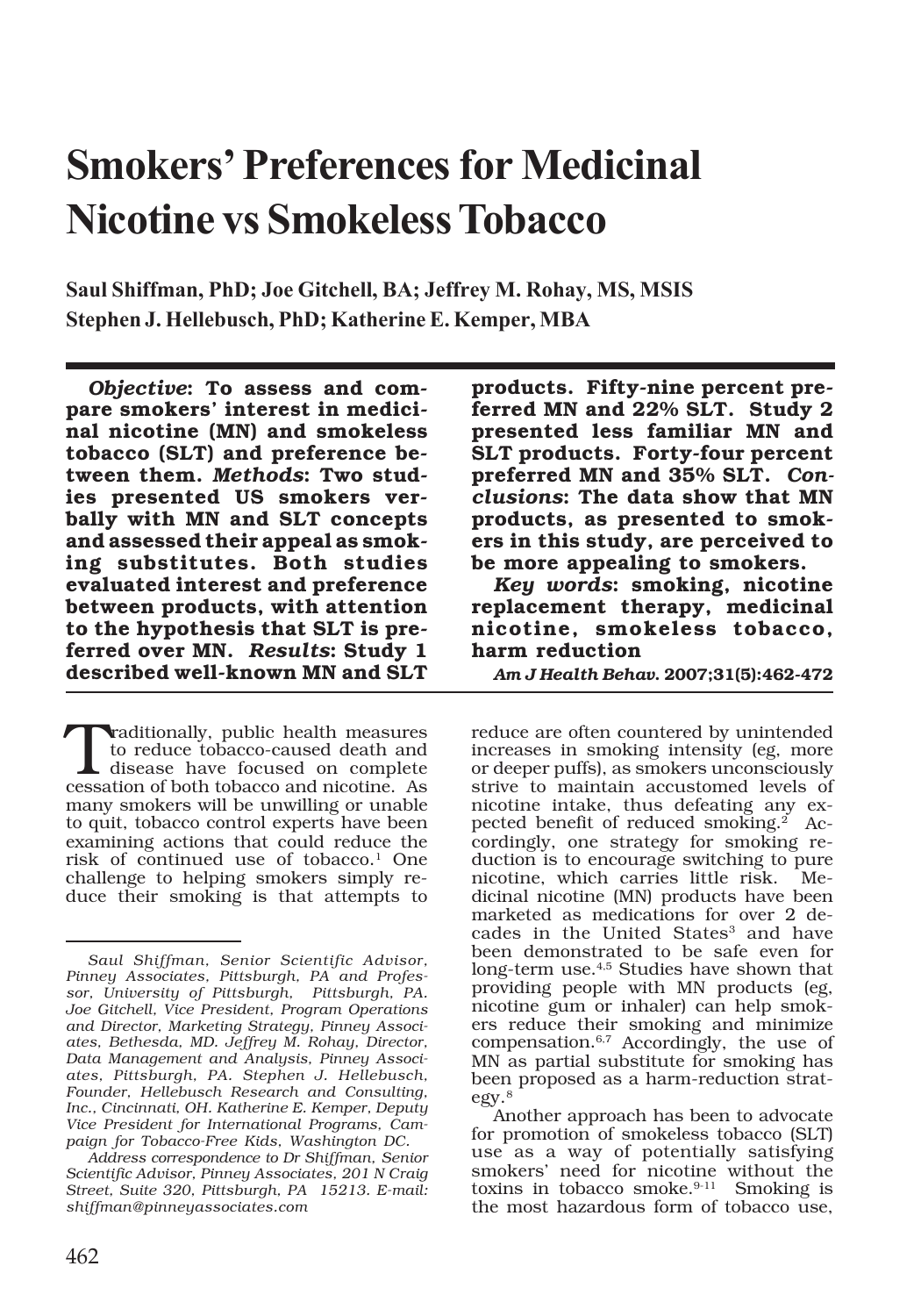because burning produces many toxins, and absorption via the lungs increases adverse health effects.12,13 Thus, SLT is safer than smoking.<sup>13</sup> However, SLT products on the market still expose users to chemical toxins that contribute to health risks, including cancer.14,15

Health-oriented advocates of SLT have suggested that the potential of SLT to reduce the harm of tobacco use is great enough to advocate for the reversal of the European Union's ban on the importation and sale of  $SLT$ ,<sup>10</sup> on the basis that SLT would make a satisfactory and less risky alternative to smoking. SLT advocates acknowledge the safer profile of MN,<sup>16,17</sup> but argue that SLT is a preferred approach because it is likely to be more appealing to smokers, therefore more likely to be used instead of cigarettes.<sup>18</sup> However, there is no study that we are aware of that has explored differential preference of smokers for switching to MN or SLT as a substitute for cigarettes.

In the United States, there is a small and declining population of SLT users  $(6.7\%$  of adult males<sup>19</sup>) who use SLT for long periods, despite the fact that SLT has been formulated to create and sustain addiction<sup>20</sup> and that SLT is widely available and heavily promoted. SLT use is much less common among women than men<sup>19</sup> suggesting differential appeal by gender.

In contrast to SLT products, MN products have been promoted (and formulated) specifically for smoking cessation and are currently used in approximately 15-20% of quit efforts.21 Approximately 6% of smokers who use nicotine gum for quitting persist in using it for at least 6 months,<sup>22</sup> primarily to maintain abstinence,<sup>23</sup> suggesting that it has enough appeal to sustain continuing use among some users.

The purpose of this study was to assess and compare smokers' interest in MN and SLT and their preference between the 2 product types. In 2 survey studies, we assessed smoker reactions to concepts describing MN and SLT. Study 1 presented smokers with concepts that described MN and SLT and mentioned current "prototypical" forms of each (nicotine gum and smokeless tobacco, respectively). Smokers' responses in Study 1 seemed in part to be based on reactions to these familiar forms. To minimize this carry-over in Study 2, smokers were ex-

posed to concepts that did not mention these familiar forms, but described a relatively novel form – a lozenge – for both MN and SLT. In both studies, we evaluated smoker interest in MN and SLT and preference between the 2, with particular attention to the implicit hypothesis that SLT would be preferred over MN.

# **METHODS**

### **Overview**

A total of 521 smokers were surveyed across the 2 studies (n1=283, n2=238) using random-digit-dialed telephone interviews. Study 1 was conducted from December 13, 2004 - January 9, 2005. Study 2 was conducted January 17-26, 2005. With the exception of the concepts being evaluated, the 2 studies used identical methods of sampling and assessment. Respondents did not differ on demographic characteristics across studies. Results are presented separately for each study.

## **Subjects**

**Study 1.** A total of 427 respondents were reached. Sixty-six percent (n1=283) completed the survey, 138 of whom were randomly assigned to hear the SLT concept first. An initial group of 67 subjects was interviewed prior to a minor change in one rating scale. The original version of the question asked, "For this first concept, would you say it is…(Read List.)?" with response options very positive, somewhat positive, neither positive nor negative, somewhat negative, very negative. The revised version asked, "For this first product concept, we would like to know what you think. That is, are you…(Read List.)?" with response options very positive about it, somewhat positive, neither positive nor negative, somewhat negative, very negative about <product>. Analysis showed no difference between these 67 and the other respondents on ratings, nor any change in the outcomes when these subjects were excluded. Accordingly, we have included them in the analysis. Subject demographics and smoking history of the completers sample are shown in Table 1. The 144 respondents who terminated the interview midstream (80% before rating the first concept) did not differ from those who completed the interview on age or smoking characteristics. There was no significant difference in the probability of termination based on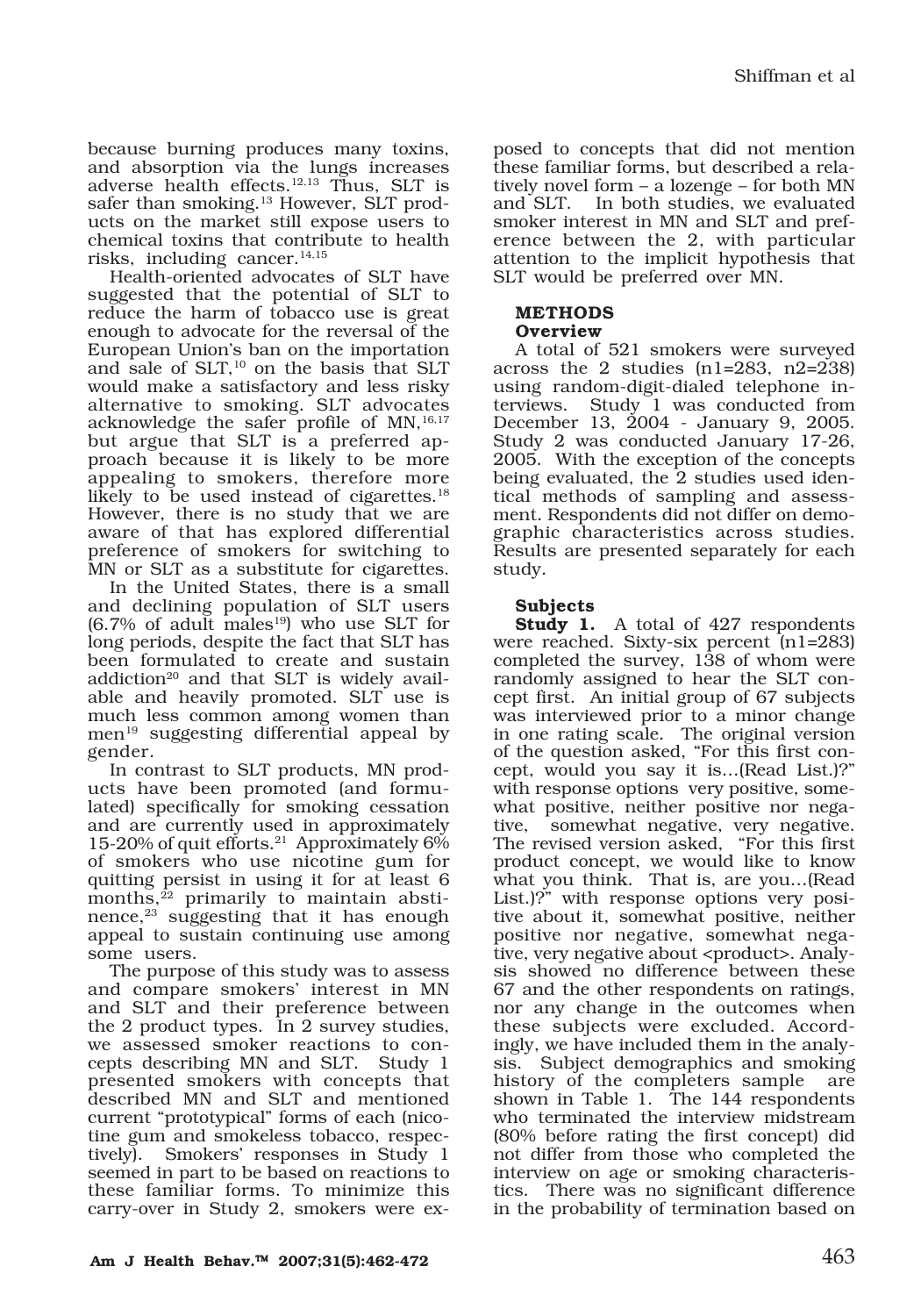| Table 1<br>Sample Characteristics of<br><b>Each Study</b> |                                                                               |     |  |  |  |  |
|-----------------------------------------------------------|-------------------------------------------------------------------------------|-----|--|--|--|--|
| Characteristic                                            | <b>Study 1 Study 2</b><br>$(N=283) (N=238)$<br>$\frac{0}{0}$<br>$\frac{0}{0}$ |     |  |  |  |  |
| Female<br>Race                                            | 46%                                                                           | 46% |  |  |  |  |
| White, Non-Hispanic                                       | 76%                                                                           | 76% |  |  |  |  |
| Black, Non-Hispanic                                       | 12%                                                                           | 11% |  |  |  |  |
| Other, Non-Hispanic                                       | $2\%$                                                                         | 3%  |  |  |  |  |
| Hispanic                                                  | 9%                                                                            | 10% |  |  |  |  |
| Age                                                       |                                                                               |     |  |  |  |  |
| 25-39                                                     | 39%                                                                           | 37% |  |  |  |  |
| 40-49                                                     | 29%                                                                           | 30% |  |  |  |  |
| $50+$                                                     | 32%                                                                           | 33% |  |  |  |  |
| <b>Education</b>                                          |                                                                               |     |  |  |  |  |
| High School Diploma or Less                               | 46%                                                                           | 47% |  |  |  |  |
| <b>Income</b>                                             |                                                                               |     |  |  |  |  |
| < \$50,000                                                | 69%                                                                           | 63% |  |  |  |  |
| <b>Employed</b>                                           | 57%                                                                           | 64% |  |  |  |  |
| <b>Married/Living Together</b>                            | 49%                                                                           | 43% |  |  |  |  |
| <b>Daily Smokers</b>                                      | 92%                                                                           | 93% |  |  |  |  |
| <b>Cigarettes Per Day</b>                                 |                                                                               |     |  |  |  |  |
| < 10                                                      | 33%                                                                           | 25% |  |  |  |  |
| $11 - 20$                                                 | 48%                                                                           | 52% |  |  |  |  |
| $21+$                                                     | 20%                                                                           | 23% |  |  |  |  |
| <b>Years Smoked</b>                                       |                                                                               |     |  |  |  |  |
| $\leq 5$                                                  | $4\%$                                                                         | 3%  |  |  |  |  |
| $5 - 10$                                                  | 15%                                                                           | 12% |  |  |  |  |
| $11+$                                                     | 81%                                                                           | 85% |  |  |  |  |
| <b>Time to First Cigarette</b>                            |                                                                               |     |  |  |  |  |
| $<$ 30 Minutes                                            | 69%                                                                           | 69% |  |  |  |  |

whether MN or SLT was presented first. Including partial data from subjects who terminated after providing ratings made no difference in the findings; accordingly, for simplicity, we present data from subjects who completed the interview.

**Study 2.** A total of 359 respondents were contacted for Study 2 with 238 (66%) completing surveys, 126 of whom were randomly assigned to hear the SLT concept first. Subject demographics and smoking history of the completers' sample are shown in Table 1.

## **Sampling**

Respondents were contacted using a random-digit-dial telephone interviewing system using a random sample of phone numbers for the contiguous United States acquired from Scientific Telephone

Sample.<sup>24</sup> A smoker was sampled by first trying to qualify the person answering the phone. If not qualified, the interviewer asked to speak to a smoker in the household who was at least 25 years old, and that person was screened. A total of 244,164 phone numbers were dialed resulting in 12,226 households reached. Seven hundred eighty-one individuals were qualified for the survey for a cooperation rate of 6.4%. This rate is low but consistent with previous reports that RRD cooperation rates are declining.25 Furthermore, most refusals were made prior to the topic of the survey being discussed; thus, nonrespondents were not avoiding questions about tobacco. A total of 521 qualified respondents completed the survey for a completion rate of 67%. This rate is lower than expected, due in part to the focus on product interest and the playing of an audiotaped "product pitch," which respondents may have interpreted as a sales pitch, leading them to hang up.

## **Weighting**

Compared to estimates from the 2003 National Health Interview Survey (NHIS) the original sample was comprised of a larger proportion of females (62% vs 47% from NHIS), older respondents (44% 50 years older or older vs 33%), and whites (87% vs 76%). than the general population of smokers 25 years old or older. Thus, the sample was weighted to be representative of US population of smokers 25 years old or older based on age, gender, and race using estimates from the 2003 NHIS.

### **Procedure**

Potential subjects were contacted by telephone using random-digit dialing. Qualified smokers who agreed to be interviewed were asked a few introductory questions and then presented with 2 concepts (MN and SLT), in random order. Each concept was presented by playing a standard 1-minute audiotape reading of concept text, both of which were read by the same person and recorded in the same session, which is shown in Table 2. After hearing each concept, subjects were asked to rate their response to the concept and to explain how they might use the described product. After hearing and rating both concepts, subjects were asked to choose which one they preferred. Finally, demographic data were collected,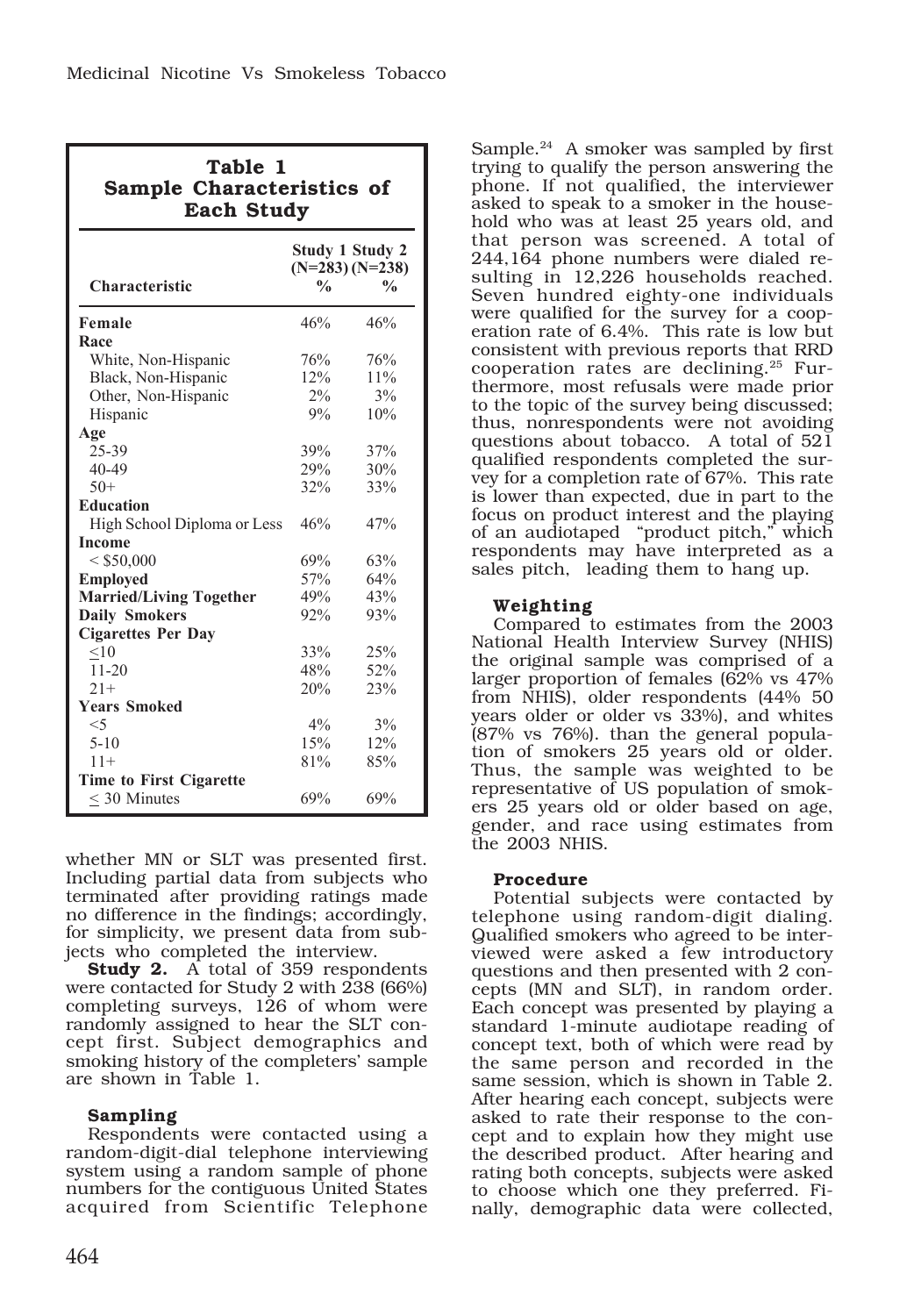## **Table 2 MN and SLT Verbal Concepts**

#### **Study I**

## **Study 2**

#### **Tobacco-free Nicotine**

As a smoker, you find there are times when smoking is not permitted, and there may be other times when you choose to smoke less, even when you are not quitting. You know less is better for you, but find it hard.

Now there is a way to relieve the discomfort when you can't or don't want to smoke. R6 lozenges and gum provide pure nicotine in a pleasant-tasting form. The nicotine reduces cravings and discomfort without the smoke and other harmful elements of tobacco. Almost all the harm smoking does is caused by the smoke and other chemicals in tobacco, not the nicotine. It would be great to get relief and satisfaction without smoking. R6 is better and safer than using tobacco, and it works, because it is real nicotine.

Remember, when you want relief and satisfaction without harmful smoke or other chemicals in tobacco, use R6.

#### **Smoke-Free Tobacco**

As a smoker, you find there are times when smoking is not permitted, and there may be other times when you choose to smoke less, even when you are not quitting. You know less is better for you, but find it hard.

Now there is a way to relieve the discomfort when you can't or don't want to smoke. L2 tobacco pouches and lozenges provide tobacco in a pleasanttasting form. The smokeless tobacco, which is like chewing tobacco or snuff, is absorbed through your mouth, and reduces cravings and discomfort without the smoke of cigarettes. Almost all the harm smoking does is caused by the smoke, not the tobacco itself. It would be great to get tobacco satisfaction without smoking. L2 is better and safer than smoking, and it works, because it contains tobacco.

Remember, when you want tobacco satisfaction without harmful smoke, use L2.

## **Tobacco-free Nicotine**

As a smoker, you find there are times when smoking is not permitted, and there may be other times when you choose to smoke less, even when you are not quitting. You know less is better for you, but find it hard.

Now there is a way to relieve the discomfort when you can't or don't want to smoke. R6 lozenges provide pure nicotine in a pleasant-tasting form. R6 lozenges dissolve in your mouth and reduce cravings and discomfort without the smoke and other harmful elements of tobacco. Almost all the harm smoking does is caused by the smoke and other chemicals in tobacco, not the nicotine. It would be great to get relief and satisfaction without smoking. R6 is better and safer than tobacco, and it works, because it is real nicotine.

Remember, when you want relief and satisfaction without harmful smoke and tobacco, use R6.

#### **Smoke-free Tobacco**

As a smoker, you find there are times when smoking is not permitted, and there may be other times when you choose to smoke less, even when you are not quitting. You know less is better for you, but find it hard.

Now there is a way to relieve the discomfort when you can't or don't want to smoke. L2 lozenges provide tobacco in a pleasant-tasting form. L2 lozenges dissolve in your mouth and reduce cravings and discomfort without the smoke of cigarettes. Almost all the harm smoking does is caused by the smoke, not the tobacco itself. It would be great to get tobacco satisfaction without smoking. L2 is better and safer than smoking, and it works, because it contains tobacco.

Remember, when you want tobacco satisfaction without harmful smoke, use L2.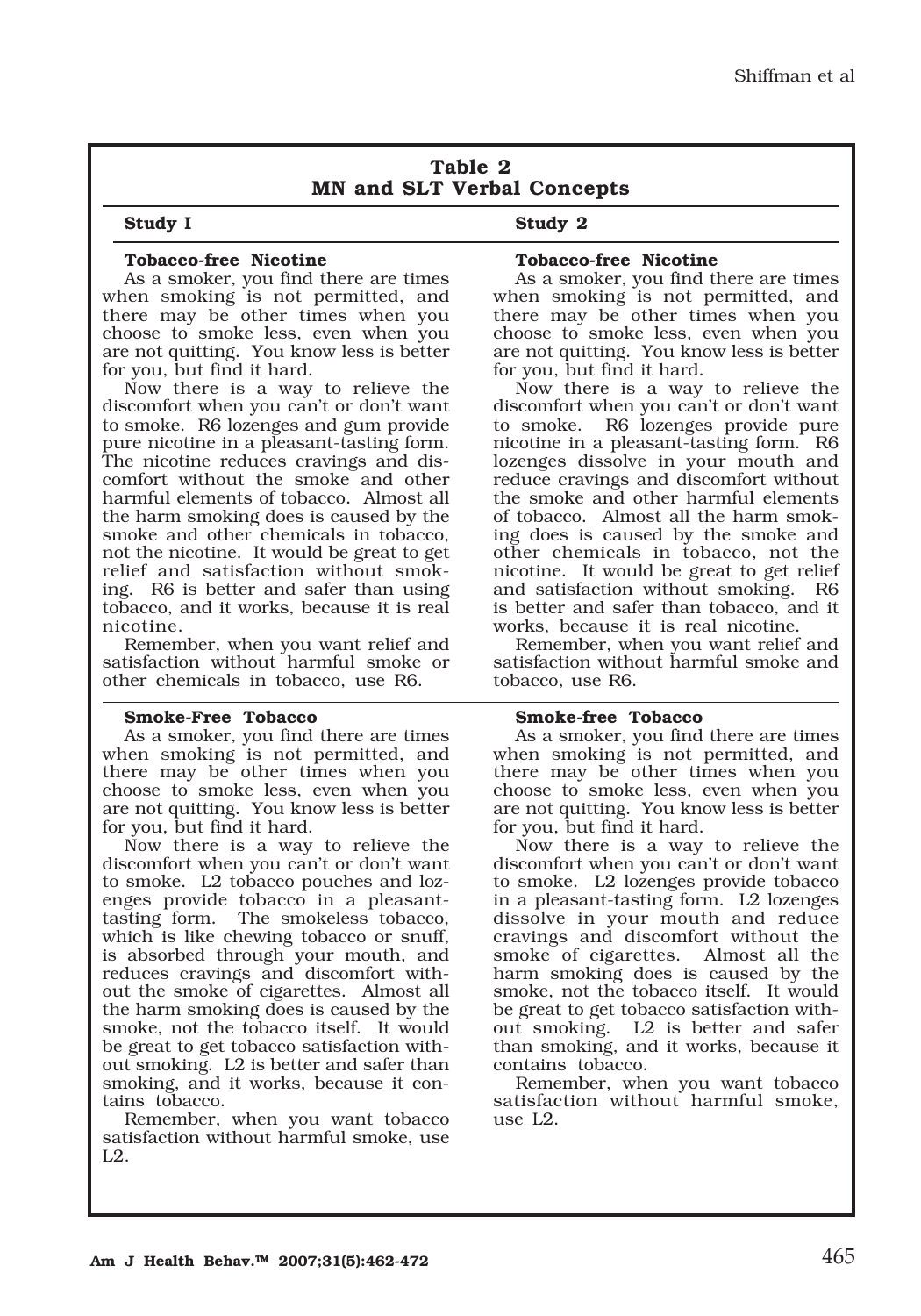and the interview was terminated.

### **Assessment**

After hearing each concept, respondents were asked whether they thought the concept was positive or negative and how likely they were to use the product, each rated on a 5-point Likert scale. After hearing and rating both concepts, respondents were asked using standard market research questions to choose which product they preferred (responses indicating "neither" or "equal" were coded as no preference) and the reason for choosing the preferred product (open ended). Openended responses were coded into categories by 2 independent raters, with interrater reliabilities (Cohen's kappa $^{26}$ ) of at least 0.70. Responses were grouped further into the following categories: sensory appeal, nonsensory appeal, efficacy, nicotine content related, tobacco content related, and usage. Individual categories for "contains/provides nicotine" and "contains/provides tobacco" were also maintained. Demographic and smoking history data were collected (Table 1) using standard questions from the literature.

### **Concepts**

The concepts (Table 2) were developed to capture smokers' current thinking about use of MN and SLT products. The ultimate purpose for using each product was unspecified in both concepts, though both indicated that they could be used even when not quitting and emphasized satisfaction and relief of symptoms rather than cessation as outcomes or benefits. Both concepts shared the following core content: a focus on smoking less or managing times when smoking is restricted; a suggestion that the product could provide benefits in those situations; a positive and empathic tone; health information and a rationale for distinguishing the concept product as safer than smoking; a summary title (emphasizing the unique concept feature) for reference in later items. Concepts were pretested and refined in qualitative research with 10 smokers.

### **Analysis**

We present descriptive statistics on preference, reported likelihood of using product described in each concept, and qualitative reasons for choosing the preferred concept. Ratings of the concepts as

positive or negative produced results similar to likelihood of use and are not discussed further. We examined within-subject differences in ratings of MN and SLT using one-sample t-tests. To eliminate any order effects, we also tested betweensubject differences between MN and SLT in ratings made when each was presented first. These results mirrored those of the within-subject analyses, indicating that the results were not affected by order of presentation. Accordingly, we focus on reporting the within-subject comparisons. Differences in qualitative results comparing concept preference groups were compared using Pearson  $\chi^2$  statistics.

We examined ratings and preference by gender, because there are vast gender differences in the use of SLT.19 We also examined whether previous experience with SLT or with nicotine gum affected ratings or preference, because attitudes of past users would be based partly on actual experience with the products, whereas nonusers would presumably be reacting based on their preexisting attitudes and on what was presented in the concepts. We also tested whether smokers at different stages of quitting (preparers—ready to quit in 30 days; contemplators—thinking about quitting within 6 months; and precontemplatorsno stated interest in quitting $2^7$  responded differently to the 2 concepts.

#### **RESULTS Study 1**

**Overall analysis.** Tables 3 and 4 summarize subjects' responses to MN and SLT. Both concepts were rated as moderately appealing (based on means). However, on average, smokers expressed significantly more interest in using MN compared to SLT (mean rating of MN=3.0 vs SLT=2.3, P<0.0001 – Table 3). When asked to choose between the concepts, significantly more smokers preferred MN over SLT (Table 4). Twenty-two percent of smokers expressed a preference for SLT; the preference for MN was 59%—more than twice as great (P<.0001); the remaining 19% expressed no preference.

**Gender effects.** Men and women were similar in their reported intention to use MN or SLT (no significant interaction with gender): both showed significantly higher intent to use MN. Both males and females also preferred MN (males 56%; females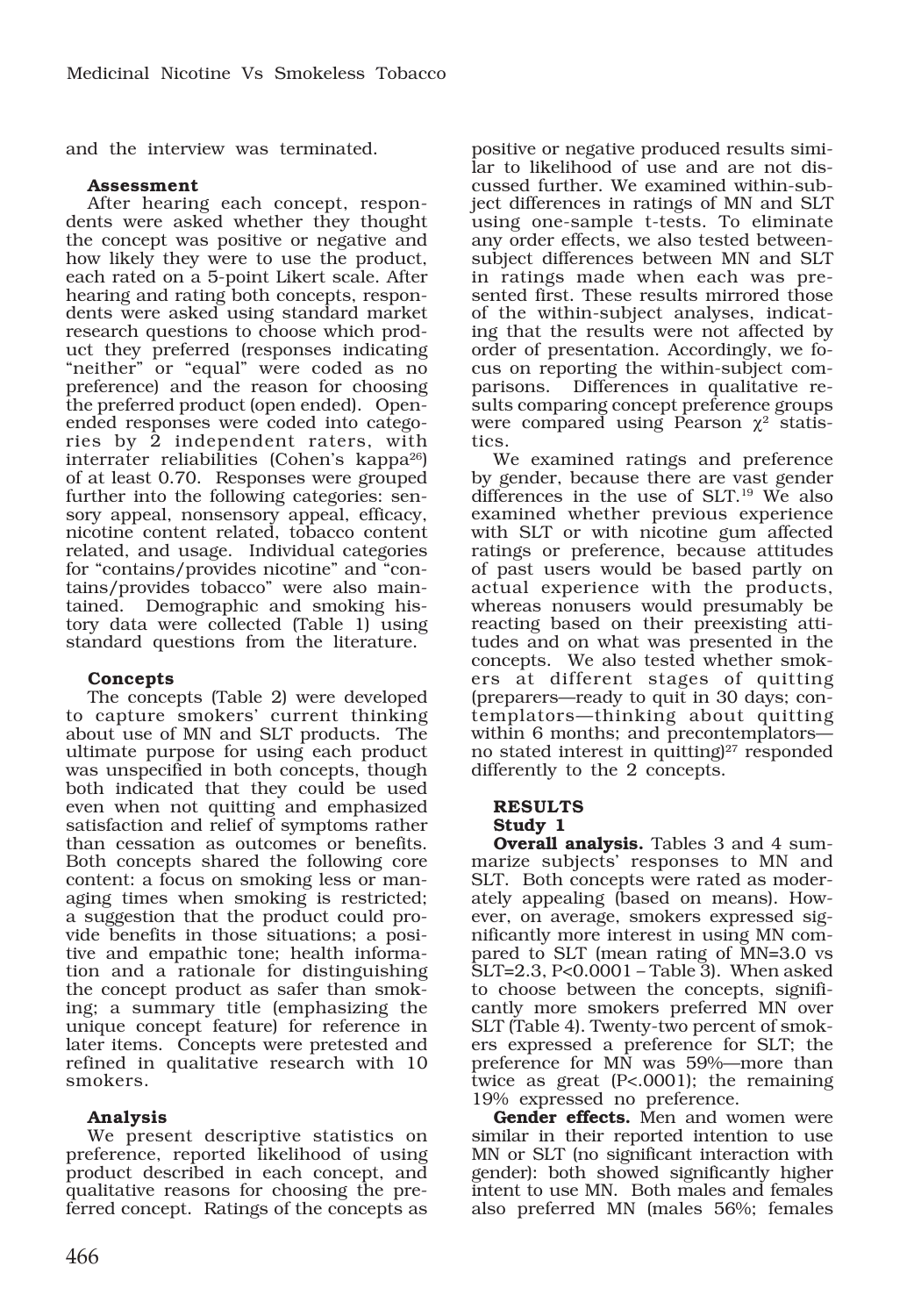|                 | Study 1   |            |                                         |                          |                               | Study 2   |            |                                        |                          |                               |  |
|-----------------|-----------|------------|-----------------------------------------|--------------------------|-------------------------------|-----------|------------|----------------------------------------|--------------------------|-------------------------------|--|
|                 | Concept   |            | P-value                                 |                          |                               | Concept   |            | P-value                                |                          |                               |  |
|                 | <b>MN</b> | <b>SLT</b> | Product<br>differ-<br>ence <sup>a</sup> | Group<br>differ<br>enceb | Inter-<br>action <sup>c</sup> | <b>MN</b> | <b>SLT</b> | Product<br>differ<br>ence <sup>a</sup> | Group<br>differ<br>enceb | Inter-<br>action <sup>c</sup> |  |
| Overall         | 3.0       | 2.3        | < 0.001                                 |                          |                               | 3.0       | 2.8        | 0.040                                  |                          |                               |  |
| Gender          |           |            | < 0.001                                 | N.S.                     | N.S.                          |           |            | 0.04                                   | N.S.                     | N.S.                          |  |
| Male            | 2.9       | 2.3        |                                         |                          |                               | 3.1       | 2.9        |                                        |                          |                               |  |
| Female          | 3.1       | 2.2        |                                         |                          |                               | 2.9       | 2.7        |                                        |                          |                               |  |
| Prior SLT       |           |            | < 0.001                                 | N.S.                     | N.S.                          |           |            | N.S.                                   | 0.04                     | N.S.                          |  |
| Yes             | 2.9       | 2.4        |                                         |                          |                               | 3.4       | 3.1        | 0.06                                   |                          |                               |  |
| No              | 3.0       | 2.2        |                                         |                          |                               | 2.9       | 2.7        |                                        |                          |                               |  |
| <b>NRT</b> Gum  |           |            | < 0.001                                 | N.S.                     | N.S.                          |           |            | 0.003                                  | N.S.                     | 0.04e                         |  |
| Yes             | 2.8       | 2.1        |                                         |                          |                               | 3.5       | 2.9        |                                        |                          |                               |  |
| No              | 3.0       | 2.3        |                                         |                          |                               | 2.9       | 2.8        |                                        |                          |                               |  |
| Stage of        |           |            |                                         |                          |                               |           |            |                                        |                          |                               |  |
| Change          |           |            | < 0.001                                 | < 0.001                  | 0.001 <sup>d</sup>            |           |            | 0.03                                   | < 0001                   | N.S.                          |  |
| Preparer        | 3.6       | 2.4        |                                         |                          |                               | 3.6       | 3.4        |                                        |                          |                               |  |
| Contemplator    | 3.3       | 2.4        |                                         |                          |                               | 3.4       | 3.1        |                                        |                          |                               |  |
| Precontemplator | 2.3       | 2.1        |                                         |                          |                               | 2.5       | 2.4        |                                        |                          |                               |  |

**a Test for difference in ratings of concepts**

**b Test for difference in levels of characteristic (i.e., gender, prior SLT use, prior NRT gum use)**

**c Test for interaction between concept and characteristic**

**d Due to differences between Precontemplators and Preparers and Contemplators for the MN concept only**

**e Due to differences between Users and Nonusers for the MN concept only**

62%) when asked to choose between products, with no differences by gender.

**Prior use of SLT or MN.** We also examined ratings and preference among previous users of smokeless tobacco and nicotine gum. The sample contained 69 (24%) smokers who reported ever using SLT regularly. Prior SLT users and nonusers did not differ in intended use of MN and SLT (Table 3): both showed higher intent to use MN. Both SLT users and nonusers preferred MN over SLT (Table 4). However, a significant statistical interaction indicated that MN preference was statistically greater among SLT users than among those who had not used SLT previously.

The sample contained 37 (13%) smokers who reported previously having used nicotine gum (a form of MN). Both NRT gum users and nonusers stated they were more likely to use MN than SLT, and no

significant differential in ratings was noted (Table 3). Both gum users and nonusers preferred MN over SLT, and their preferences did not differ (Table 4).

**Stage of change.** We also examined the association of product preference with smokers' interest in quitting, comparing preparers, contemplators, and precontemplators. A significant interaction was observed, such that preparers and contemplators were more likely to use MN than SLT whereas precontemplators stated equal likelihood of using each product (Table 3). Stated another way, there were no differences in how the 3 groups rated likelihood of using SLT, but preparers and contemplators rated MN higher than did precontemplators. All 3 groups preferred MN over SLT though preference for MN was significantly greater among preparers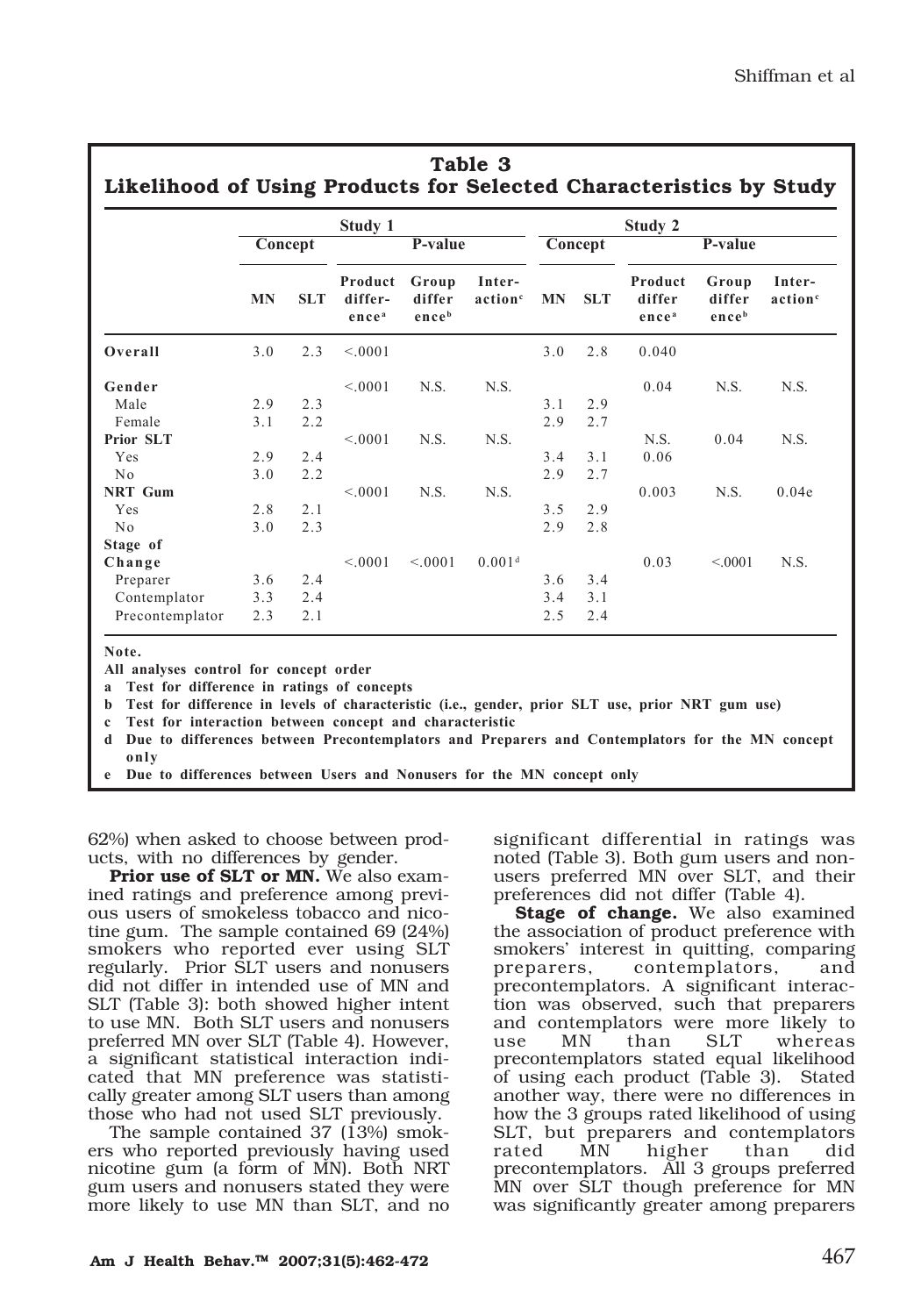|                        | Study 1   |                 |                        |                                                                           |                                              |           | Study 2 |             |                                                                           |                                              |  |  |
|------------------------|-----------|-----------------|------------------------|---------------------------------------------------------------------------|----------------------------------------------|-----------|---------|-------------|---------------------------------------------------------------------------|----------------------------------------------|--|--|
|                        |           |                 | N <sub>0</sub><br>pref | P-values                                                                  |                                              | <b>MN</b> | SLT.    | No.<br>pref | P-values                                                                  |                                              |  |  |
|                        | <b>MN</b> | SLT <sub></sub> |                        | <b>Interaction</b><br>hetween<br>concept &<br>characteristic <sup>a</sup> | Group<br>difference<br>in SLT<br>preferenceb |           |         |             | <b>Interaction</b><br>hetween<br>concept &<br>characteristic <sup>a</sup> | Group<br>difference<br>in SLT<br>preferenceb |  |  |
| Overall<br>Gender      | 59%       | 22%             | 19%                    | N/A<br>N.S.                                                               | N/A<br>N.S.                                  | 44%       | 35%     | 21%         | N/A<br>N.S.                                                               | N/A<br>N.S.                                  |  |  |
| Male                   | 56%       | 23%             | 20%                    |                                                                           |                                              | 39%       | 36%     | 25%         |                                                                           |                                              |  |  |
| Female                 | 62%       | 21%             | 17%                    |                                                                           |                                              | 51%       | 33%     | 16%         |                                                                           |                                              |  |  |
| <b>Prior SLT</b>       |           |                 |                        | 0.0003                                                                    | ${}_{0.001}$                                 |           |         |             | N.S.                                                                      | N.S.                                         |  |  |
| Yes                    | 44%       | 39%             | 17%                    |                                                                           |                                              | 38%       | 41%     | 21%         |                                                                           |                                              |  |  |
| N <sub>0</sub>         | 64%       | 17%             | 20%                    |                                                                           |                                              | 46%       | 33%     | 21%         |                                                                           |                                              |  |  |
| NRT Gum                |           |                 |                        | N.S.                                                                      | N.S.                                         |           |         |             | 0.004                                                                     | 0.003                                        |  |  |
| Yes                    | 67%       | 19%             | 14%                    |                                                                           |                                              | 67%       | 13%     | 19%         |                                                                           |                                              |  |  |
| N <sub>0</sub>         | 58%       | 23%             | 20%                    |                                                                           |                                              | 40%       | 39%     | 21%         |                                                                           |                                              |  |  |
| <b>Stage of Change</b> |           |                 |                        | 0.05                                                                      | N.S.                                         |           |         |             | N.S.                                                                      | N.S.                                         |  |  |
| Preparer               | 73%       | 15%             | 12%                    |                                                                           |                                              | 41%       | 39%     | 20%         |                                                                           |                                              |  |  |
| Contemplator           | 60%       | 22%             | 18%                    |                                                                           |                                              | 54%       | 27%     | 20%         |                                                                           |                                              |  |  |
| Precontemplator        | 49%       | 27%             | 24%                    |                                                                           |                                              | 40%       | 38%     | 22%         |                                                                           |                                              |  |  |

**Note.**

**a** χ**<sup>2</sup> test of association between concept preference and characteristic (ie, gender, prior SLT use, prior NRT gum use, stage of change)**

**b Test for difference in proportion of SLT preference across levels of characteristic (ie, gender, prior SLT use, prior NRT gum use, stage of change)**

#### $(P<0.05)$ .

**Reasons for choice.** The most common reasons for preferring MN were that it was nicotine (not tobacco) based (41%; primarily that it provided nicotine free of tobacco), that it was efficacious (17%; referring to relief of craving and withdrawal), had nonsensory appeal (16%; referring primarily to the concept just sounding better), and offered health advantages (13%; referring to the safety of the product). About 10% of subjects who preferred MN did so because it delivered nicotine; this was rarely mentioned by those who expressed a preference for SLT  $\left( <1\%;\right.$  P $< 0.03$ ).

The most common reasons given for preferring SLT were sensory appeal (22%; primarily referring to the absence of smoke inhalation) and health (19%). In both cases, SLT preferrers were more likely to cite these factors than were MN preferrers. Interestingly, 7% of SLTpreferrers said they preferred SLT because it contained less nicotine or no nicotine; only 1% said this of MN (P<0.05).

### **Study 2**

**Overall analysis.** Tables 3 and 4 summarize subjects' responses to MN and SLT. Although both concepts were rated as moderately appealing (based on means), smokers expressed more interest in using MN compared to SLT (mean rating of MN=3.0 vs SLT=2.8, P<0.04). Consistent with Study 1, more smokers preferred MN over SLT (44% vs 35%), though the results were not statistically significant at the P<0.05 level. About one fifth of smokers (21%) expressed no preference for either MN or SLT.

**Gender effects.** Men and women were similar in their reported intention to use MN or SLT (Table 3): both showed higher intent to use MN. Men and women also did not differ on product preference, with about a third of each preferring SLT (males 36%; females 33%).

**Prior use of SLT or MN.** The sample contained 61 (26%) smokers who reported ever using SLT regularly. Prior SLT users were more likely to use either product (P<0.04; Table 4) than were nonusers, and both showed higher intent to use MN, though the difference only approached statistical significance (P<0.06). Ratings of MN and SLT did not differ by prior SLT use. Numerically, prior SLT users preferred SLT over MN, whereas nonusers preferred MN over SLT; however, these differences were not statistically significant (Table 4).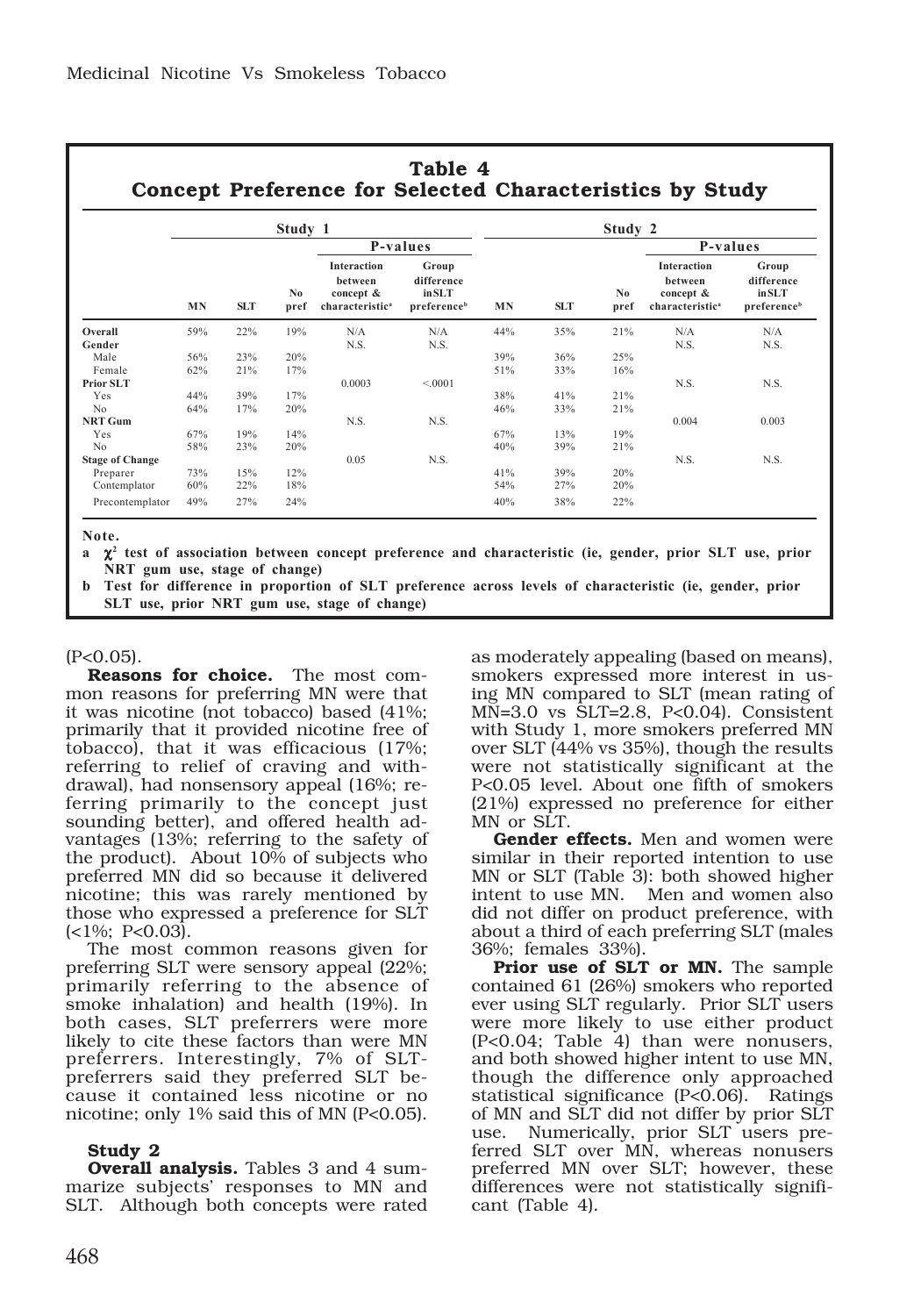The sample contained 37 (15%) smokers who reported previously having used nicotine gum. Both NRT gum users and nonusers were more likely to use MN than SLT. Additionally, NRT gum users demonstrated greater differences in intention to use than nonusers (interaction, P<0.04), favoring MN. Prior NRT gum users also showed greater preference for MN (67% vs 40%, P<0.004; Table 4). Among nonusers, preference was evenly divided between MN and SLT.

**Stage of change.** No differential interest in using MN and SLT was seen noted based on stage of change. However, precontemplators indicated lower interest in using both MN and SLT compared to preparers and contemplators (P<0.02). All 3 groups showed a slight preference for MN over SLT, though none of the differences were statistically significant at the P<0.05 level.

**Reasons for choice.** The results of open-ended reasons for preference were similar to those observed in Study 1, though the observed differences between the concepts were smaller. The most common reasons for preferring MN were efficacy (30%; relief of craving and withdrawal), the provision of nicotine (16%), nonsensory appeal (16%), and health (15%). The most common reasons given for preferring SLT were sensory appeal (32%; primarily the absence of smoke inhalation), nonsensory appeal (24%; primarily "just sounded better"), and health (14%). In both cases, SLT preferrers were more likely to cite these factors than were those who indicated a preference for MN. Fourteen percent of SLT-preferrers said they preferred SLT because it contained less nicotine or no nicotine; 2% said this of MN (P<0.004).

### **DISCUSSION**

As Hall (2005) has indicated, consumer acceptance of products proposed for harm reduction is critical to their public health utility.18 Both MN and SLT have been proposed as harm reduction products, and SLT proponents have argued that SLT would have greater utility, based on the expectation that SLT would be preferred by current smokers. This is the first report we are aware of comparing smokers' preferences for MN vs SLT as a substitute for cigarette smoking. We examined 2 different sets of product descriptions, one focused on familiar products and one relatively unencumbered with impressions of past products. In both cases subjects expressed a preference for MN over SLT, although the preference differential narrowed when the product descriptions were for new similar product types (eg, lozenges). In most cases, we observed a statistically significant preference for MN. Moreover, these results largely held across many different groups: men (who are the primary users of SLT), women, users of SLT, and users of NRT gum. In no condition or subgroup did a majority of respondents express a preference for SLT. Thus, current smokers show a robust preference for MN products over SLT products, which contradicts the suggestion that SLT would be preferred by smokers.

The advocates of promoting SLT for harm reduction have emphasized that information about the lesser risk of SLT (compared to smoking) is a key to making SLT appealing to smokers.<sup>9</sup> In this regard, it is important to emphasize that our concepts did communicate how SLT differed from smoking and noted that SLT was less toxic and risky (we similarly noted the safety of nicotine, because many smokers believe incorrectly that nicotine itself causes smoking-related disease).28 Even in this context, smokers clearly preferred MN over SLT, again contradicting the hypothesis that SLT would be preferred. This suggests that lack of information about relative risks is not the only barrier to SLT's appeal.

Although overall there was a strong preference for MN, a substantial minority of smokers did prefer SLT over MN (22% in Study 1 and 35% in Study 2). The preference for SLT was strongest among those who were not contemplating quitting smoking, so SLT may still be an appealing option for a subset of smokers. However, other concerns have been raised about promoting SLT use, including health risks,<sup>14</sup> possible progression to smoking $29-31$  (though see $32,33$ ), and effects of promoting tobacco use on the overall tobacco control environment.<sup>31</sup>

Looking across the 2 studies and sets of concepts, the rejection of SLT seemed to narrow in Study 2, suggesting that some of the reactions to SLT in Study 1 were influenced by associations with traditional forms (chewing tobacco and nicotine gum) and might be mitigated by evolution into new forms, such as lozenges, which are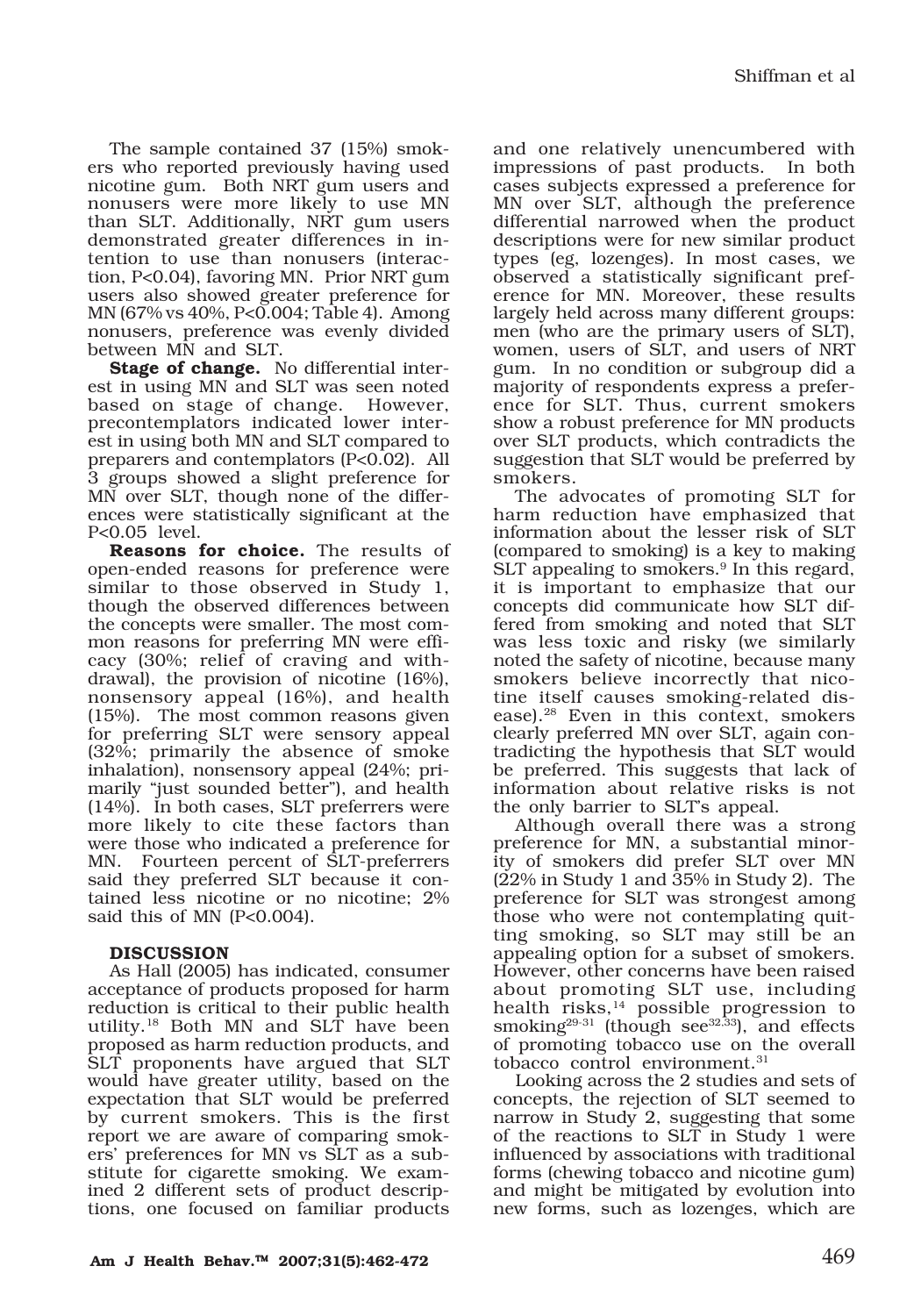in fact available in the US market for both MN and SLT34,35 (This was also confirmed by qualitative responses [not reported in detail], which indicated that some rejection of SLT in Study 1 had to do with aesthetic responses to chewing tobacco.) Nevertheless, even when offered the novel SLT lozenge concept, the majority of smokers still preferred a MN product that did not contain tobacco, but just nicotine. As suggested by Hall, these data suggest that, to be more successful at appealing to smokers, both SLT and MN products may need to develop and evolve, leaving behind their heritage or baggage, and appeal to smokers in new ways.<sup>18</sup> Importantly, whereas SLT products have been marketed for long-term use as a consumer tobacco product, current MN products were developed as medications for short-term use for smoking cessation and were not formulated to be appealing for long-term use.<sup>36</sup> This suggests that there may be much room and opportunity to formulate MN products with consumer appeal in mind, if they are to be used to reduce smoking in the long term.

Prior use of SLT or MN affected preferences in complex ways. In Study 1, where chewing tobacco was referenced, smokers with prior SLT experience were more likely to prefer SLT (though even this group did not show an absolute preference for SLT). This was not observed in Study 2, where the concepts were more distant from traditional chewing tobacco. Conversely, whereas this was not observed in Study 1, in Study 2, smokers who had previously used MN were more likely to prefer it, perhaps because they had a better appreciation of how nicotine itself could provide benefit.

Respondents' qualitative, open-ended accounts of reasons for their preferences were revealing. Those who preferred SLT were likely to cite sensory appeal as a reason, particularly in Study 2, when chewing tobacco was not mentioned. It was interesting that some smokers said they preferred SLT because it had less or no nicotine (presumably compared to MN), even though this was never asserted in the concept and is, in fact, untrue.37,38 There is evidence that smokers falsely believe that nicotine is the toxic agent in tobacco smoke<sup>28</sup> and thus have negative associations with it. Because nicotine is prominent in the MN concept, this may cause some smokers to reject MN. Smokers' misconceptions about nicotine represent an important barrier to adoption of MN. Conversely, MN may have the advantage of being seen as an effective medication. Especially in Study 2, with more novel concepts, respondents who preferred MN often cited its expected efficacy as the reason for doing so.

This study is not without limitations. One important issue is that the MN and SLT concepts presented to smokers were not precisely matched. For example, the MN concept emphasized nicotine delivery without tobacco, whereas the SLT concept emphasized tobacco without smoke. These presentations were designed to represent natural positioning of these products in the current market, but consequently they were not identical in all respects. Importantly, participants were reacting only to verbal concepts without seeing marketing materials or actually trying the products being evaluated. Further, assessments were based on the attitudes and intentions, not actual trial or adoption of products. The concepts also focused just on the products, without addressing regulatory or commercial context, such as price, accessibility, etc. More research is needed on evaluating consumer preferences, including testing reactions to actual use with a variety of current and novel products. Finally, like many contemporary telephone surveys, the response rate was low. However, nonrespondents were unaware that this was an interview about tobacco, and the sample was weighted to match US smokers, so there is little reason to think the results are biased in an important way.

In summary we found that smokers generally prefer MN over SLT as a substitute for cigarette smoking. This contradicts the suggestion that SLT would be substantially preferred.10 An implication is that consideration of alternatives to cigarettes must consider the relative safety of MN compared to SLT, without dismissing MN as an unrealistic, unappealing alternative. As Hall has pointed out, the consumer appeal of products intended for harm reduction is an important element of their public health potential.<sup>18</sup> If it is deemed appropriate policy to promote alternative forms of nicotine delivery (a position we have not addressed here), products that are safest and most appealing to smokers should be the focus of such public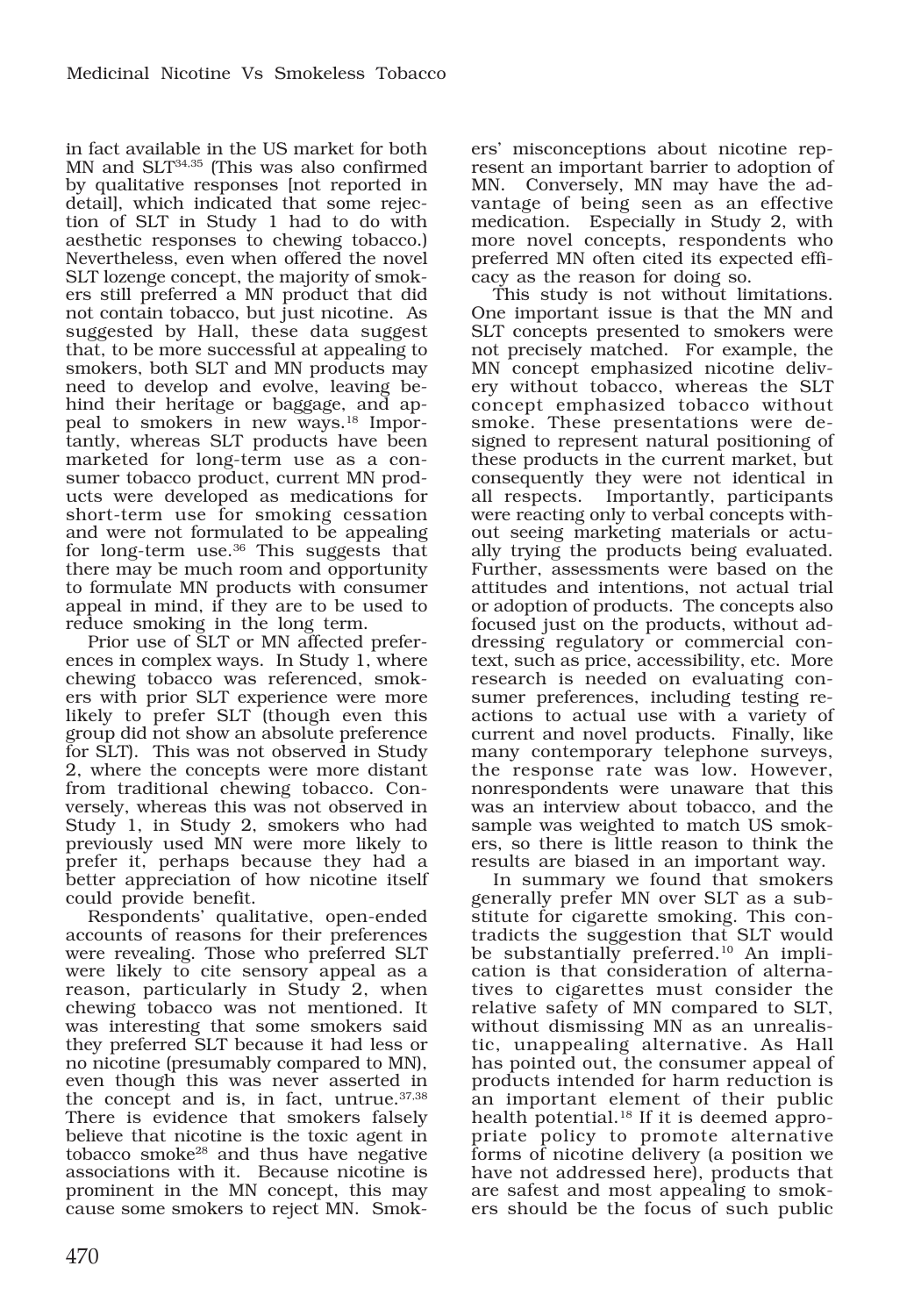health strategies.

#### **Acknowledgments and Financial Disclosure**

This study was supported by GlaxoSmithKline Consumer Healthcare (GSKCH), which markets nicotine replacement medications for smoking cessation. Dr Shiffman, Mr Gitchell and Mr Rohay serve as consultants to GSKCH on an exclusive basis in matters relating to smoking cessation. Dr Shiffman and Mr Gitchell also have an interest in a venture to develop a new nicotine replacement product. Dr Hellebusch is president of Hellebusch Research & Consulting, Inc, which was compensated for work completed on this study. When this survey was conducted and when the manuscript was written, Ms Kemper was an employee for GlaxoSmithKline Consumer Healthcare. The authors would like to acknowledge Michael Cummings, PhD, MPH and Jack Henningfield, PhD for their valuable feedback on this manuscript.

#### **REFERENCES**

- 1.Stratton K, Shetty P, Wallace R, Bondurant S. Clearing the smoke: the science base for tobacco harm reduction-executive summary. *Tob Control*. 2001;10(2):189-195.
- 2.Kozlowski LT, O'Connor RJ, Sweeney CT. Cigarette Design. In: U.S. Department of Health and Human Services, National Institutes of Health, National Cancer Institute. Risks Associated with Smoking Cigarettes with Low Machine-Measured Yields of Tar and Nicotine. Smoking and Tobacco Control Monograph No. 13. NIH Pub. No. 02-5074 Bethesda, MD., October, 2001.
- 3.Burton SL, Gitchell JG, Shiffman S. Use of FDA-approved Pharmacologic Treatments for Tobacco Dependence—United States, 1984- 1998. *Morb Mortal Wkly Rep*. 2000;49(29):665- 668.
- 4.Fiore MC, Bailey WC, Cohen SJ, et al. Treating Tobacco Use and Dependence. Clinical Practice Guideline. Rockville, MD: U.S. Department of Health and Human Services. Public Health Service. 2000.
- 5.Murray RP, Bailey WC, Daniels K, et al. Safety of nicotine polacrilex gum used by 3,094 participants in the Lung Health Study. Lung Health Study Research Group. *Chest*. 1996;109(2):438-445.
- 6.Bolliger CT, Zellweger JP, Danielsson T, et al. Smoking reduction with oral nicotine inhalers: double blind, randomized clinical trial of efficacy and safety. *BMJ*. 2000;321(7257):329-333.
- 7.Wennike P, Danielsson T, Landfeldt B, et al.

Smoking reduction promotes smoking cessation: results from a double blind, randomized, placebo-controlled trial of nicotine gum with 2-year follow-up. *Addiction*. 2003;98(10):1395- 1402.

- 8.Shiffman S, Gitchell JG, Warner KE, et al. Tobacco harm reduction: conceptual structure and nomenclature for analysis and research. *Nicotine Tob Res*. 2002;2(Suppl 4):S113-S129.
- 9.Kozlowski LT. Harm reduction, public health, and human rights: smokers have a right to be informed of significant harm reduction options. *Nicotine Tob Res*. 2002;2(Suppl 4):S55- S60.
- 10.Bates C, Fagerstrom K, Jarvis MJ, et al. European Union policy on smokeless tobacco: a statement in favour of evidence based regulation for public health. *Tob Control*. 2003;12(4):360-367.
- 11.McNeill A. Harm reduction. *BMJ*. 2004;328(7444):885-887.
- 12.US Department of Health and Human Services. The Health Consequences of Smoking. A report of the Surgeon General, 2004. Rockville, Maryland: Centers for Disease Control, Office on Smoking and Health, 2004. (Stock Number 0-16-051576-2)
- 13.Royal College of Physicians of London. Nicotine Addiction in Britain: A report of the Tobacco Advisory Group of The Royal College of Physicians. London. Royal College of Physicians of London. 2000.
- 14.The International Agency for Research on Cancer. IARC Monographs on the Evaluation of Carcinogenic Risks to Humans. Volume 89: Smokeless Tobacco and Some Tobacco Specific Nitrosamines. Lyon: IARC Press 2004.
- 15.Hatsukami DK, Lemmonds C, Zhang Y, et al. Evaluation of carcinogen exposure in people who used "reduced exposure" tobacco products. *J Natl Cancer Inst*. 2004;96(11):844-852.
- 16.Kozlowski LT, Strasser AA, Giovino GA, et al. Applying the risk/use equilibrium: use medicinal nicotine now for harm reduction. *Tob Control*. 2001;10(3):201-203.
- 17.Foulds J, Ramstrom L, Burke M, Fagerstrom K. Effect of smokeless tobacco (snus) on smoking and public health in Sweden. *Tob Control*. 2003;12(4):349-359.
- 18.Hall WD. The prospects for tobacco harm reduction. *Int. J. Drug Policy*. 2005;16:139-142
- 19.Substance Abuse and Mental Health Services Administration. Results from the 2002 National Survey on Drug Use and Health. Detailed Tables (online). Rockville, MD: Substance Abuse and Mental Health Services Administration, Office of Applied Studies; 2003. Available at: http:// www.oas.samhsa.gov/nhsda/2k2nsduh/ Sect2peTabs35to39.pdf. Accessed August 28, 2006.
- 20.US Food and Drug Administration. Regulations Restricting the Sale and Distribution of Cigarettes and Smokeless Tobacco to Protect Children and Adolescents. 61 Fed Reg 44,396,